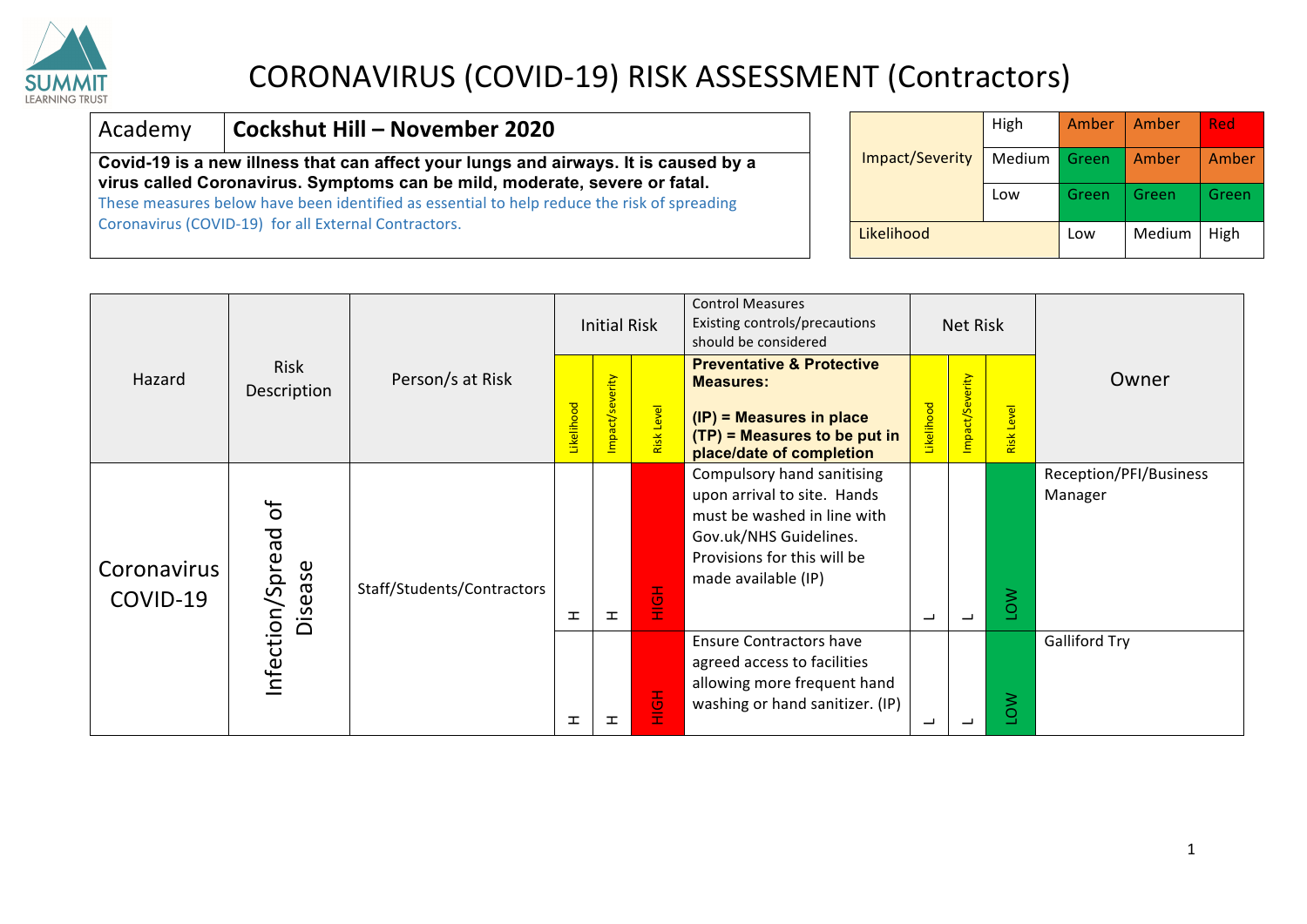

|             |                  |                           |              |                 |               | Contractors to ensure social                                   |                          |                          |            | <b>Galliford Try</b> |
|-------------|------------------|---------------------------|--------------|-----------------|---------------|----------------------------------------------------------------|--------------------------|--------------------------|------------|----------------------|
|             |                  |                           |              |                 |               | distancing is observed and                                     |                          |                          |            |                      |
|             |                  |                           |              |                 |               | encouraged in line with                                        |                          |                          |            |                      |
|             |                  |                           |              |                 |               | Public health England's                                        |                          |                          |            |                      |
|             |                  |                           | 工            | $\mathbf T$     | $rac{1}{2}$   | recommendations of a 1                                         | $\overline{\phantom{a}}$ | $\overline{\phantom{a}}$ | <b>NO1</b> |                      |
|             |                  |                           |              |                 |               | metre gap (IP)<br>PPE to be worn as directed.                  |                          |                          |            | <b>Galliford Try</b> |
|             |                  |                           |              |                 |               | (IP)                                                           |                          |                          |            |                      |
|             |                  |                           |              |                 |               |                                                                |                          |                          |            |                      |
|             |                  |                           | 工            | $\mathbf T$     | 품             |                                                                | $\overline{\phantom{a}}$ | $\overline{\phantom{0}}$ | NO1        |                      |
|             |                  |                           |              |                 |               | Contractors will remove all                                    |                          |                          |            |                      |
|             |                  |                           |              |                 |               |                                                                |                          |                          |            | <b>Galliford Try</b> |
|             |                  |                           |              |                 |               | rubbish ensuring the area is<br>left clean and free of debris. |                          |                          |            |                      |
|             |                  |                           |              |                 |               | (IP)                                                           |                          |                          |            |                      |
|             |                  |                           | 工            | 工               | $rac{1}{2}$   |                                                                | $\overline{\phantom{a}}$ | $\overline{\phantom{a}}$ | <b>NO1</b> |                      |
|             | of Disease       |                           |              |                 |               | Contractors to have a full                                     |                          |                          |            | <b>Galliford Try</b> |
| Coronavirus |                  |                           |              |                 |               | understanding of COVID-19                                      |                          |                          |            |                      |
|             |                  |                           |              |                 |               | and potential risks from their                                 |                          |                          |            |                      |
| COVID-19    |                  | Staff/Students/Contractor |              |                 | $\frac{1}{2}$ | employers (IP)                                                 |                          |                          | MOT        |                      |
|             |                  |                           | 工            | $\mathbf T$     |               |                                                                | $\overline{\phantom{a}}$ | $\overline{\phantom{a}}$ |            |                      |
|             | Infection/Spread |                           |              |                 |               | Confirmation that visitor                                      |                          |                          |            | <b>Galliford Try</b> |
|             |                  |                           |              |                 |               | contractor has had no                                          |                          |                          |            |                      |
|             |                  |                           |              |                 |               | symptoms within the                                            |                          |                          |            |                      |
|             |                  |                           |              |                 | $\frac{1}{2}$ | previous 2 weeks (IP)                                          |                          |                          | <b>NO1</b> |                      |
|             |                  |                           | $\mathbf{I}$ | $\mathbbmss{E}$ |               |                                                                | $\overline{\phantom{a}}$ | $\overline{\phantom{a}}$ |            |                      |
|             |                  |                           |              |                 |               | Where possible restrict times                                  |                          |                          |            | <b>Galliford Try</b> |
|             |                  |                           |              |                 |               | contractors can be on-site                                     |                          |                          |            |                      |
|             |                  |                           |              |                 |               | (before/after school                                           |                          |                          |            |                      |
|             |                  |                           |              |                 | 좋             | starts/finishes) (IP)                                          |                          |                          | NO1        |                      |
|             |                  |                           | ᆂ            | H               |               |                                                                | ب                        | ┙                        |            |                      |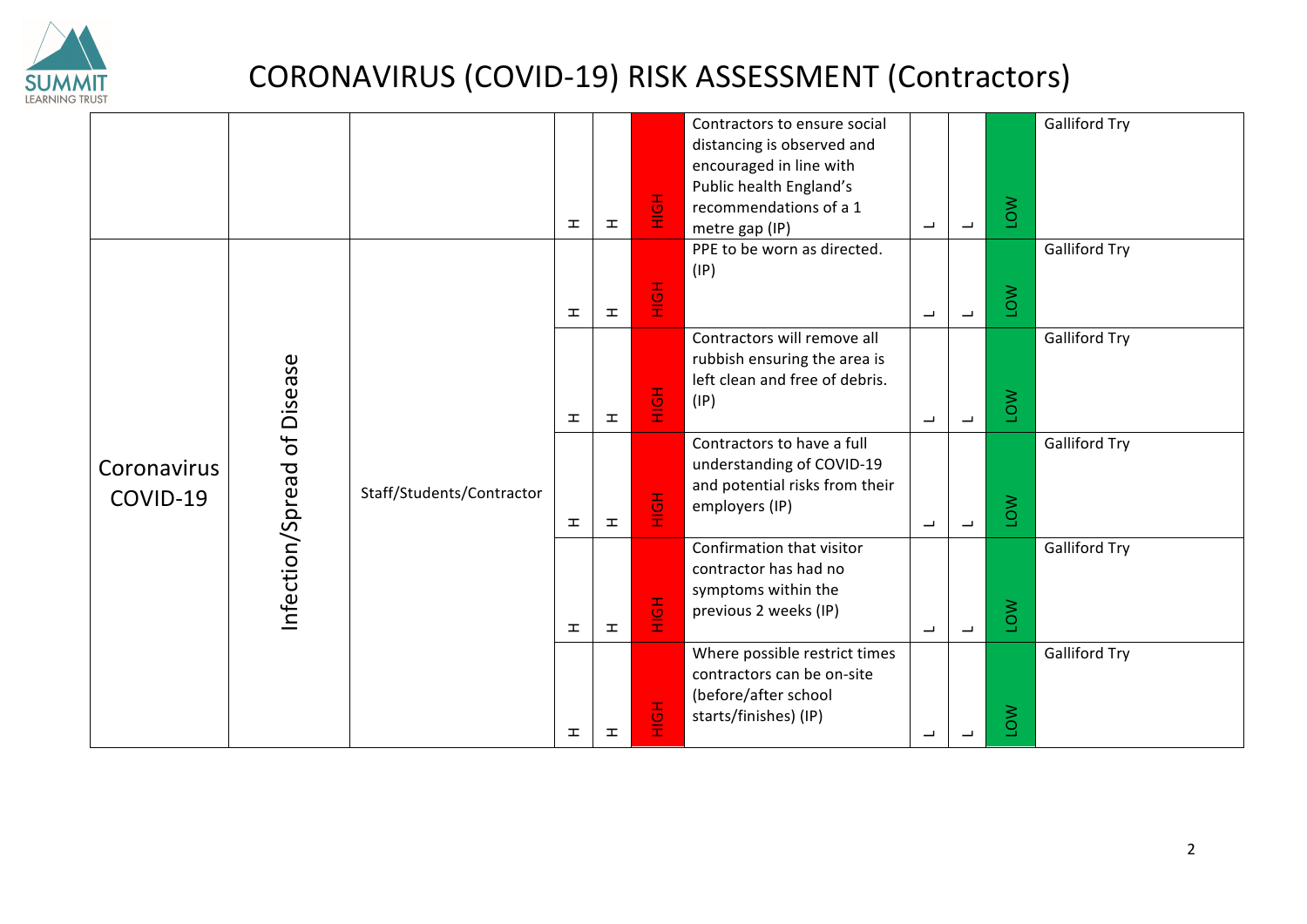

|  |  | 工            | $\mathbf T$ | $\frac{1}{2}$ | Ensure essential maintenance<br>work and safety checks are<br>carried out. (IP)                                     | الب                      | $\overline{\phantom{0}}$ | <b>NOT</b> | <b>Galliford Try</b>  |
|--|--|--------------|-------------|---------------|---------------------------------------------------------------------------------------------------------------------|--------------------------|--------------------------|------------|-----------------------|
|  |  | $\mathbf{I}$ | 工           | $\frac{1}{2}$ | Contractors will ensure that<br>all single use PPE is disposed<br>of correctly so that it cannot<br>be reused. (IP) | ب                        | $\overline{\phantom{a}}$ | <b>NOT</b> | <b>Galliford Try</b>  |
|  |  | <b>I</b>     | 工           | $rac{1}{2}$   | Contractors will, where<br>possible use stairs in<br>preference to lifts (IP)                                       | ب                        | $\overline{\phantom{a}}$ | <b>NOT</b> | <b>Galliford Try</b>  |
|  |  | H            | H           | <b>HIGH</b>   | Contractors to clean areas<br>worked on within the School<br>(IP)                                                   | $\overline{\phantom{0}}$ | $\overline{\phantom{a}}$ | <b>NOT</b> | <b>Gallifords Try</b> |
|  |  |              |             |               |                                                                                                                     |                          |                          |            |                       |

| <b>Action Plan (TP)</b><br>(*1) All elements in this risk assessment to be handed over to Galliford Try to action. Galliford Try to liaise with Business Manager as to how this is to happen.<br>School to continue to minimise any external visitors/contractors during this pandemic. |                                                                                                                            |  |  |  |  |  |  |  |  |  |
|-----------------------------------------------------------------------------------------------------------------------------------------------------------------------------------------------------------------------------------------------------------------------------------------|----------------------------------------------------------------------------------------------------------------------------|--|--|--|--|--|--|--|--|--|
| Name of person completing<br><b>Risk Assessment</b>                                                                                                                                                                                                                                     | Jason Bridges (Principal), Paul Charlton (Business Manager), Marc O'Malley (Vice Principal) & Jim Stevens (Vice Principal) |  |  |  |  |  |  |  |  |  |
| Signature                                                                                                                                                                                                                                                                               | Jason Bridges                                                                                                              |  |  |  |  |  |  |  |  |  |
| Date of Completion                                                                                                                                                                                                                                                                      | <b>July 2020</b><br>Reviewed September 2020<br><b>Reviewed November 2020</b>                                               |  |  |  |  |  |  |  |  |  |